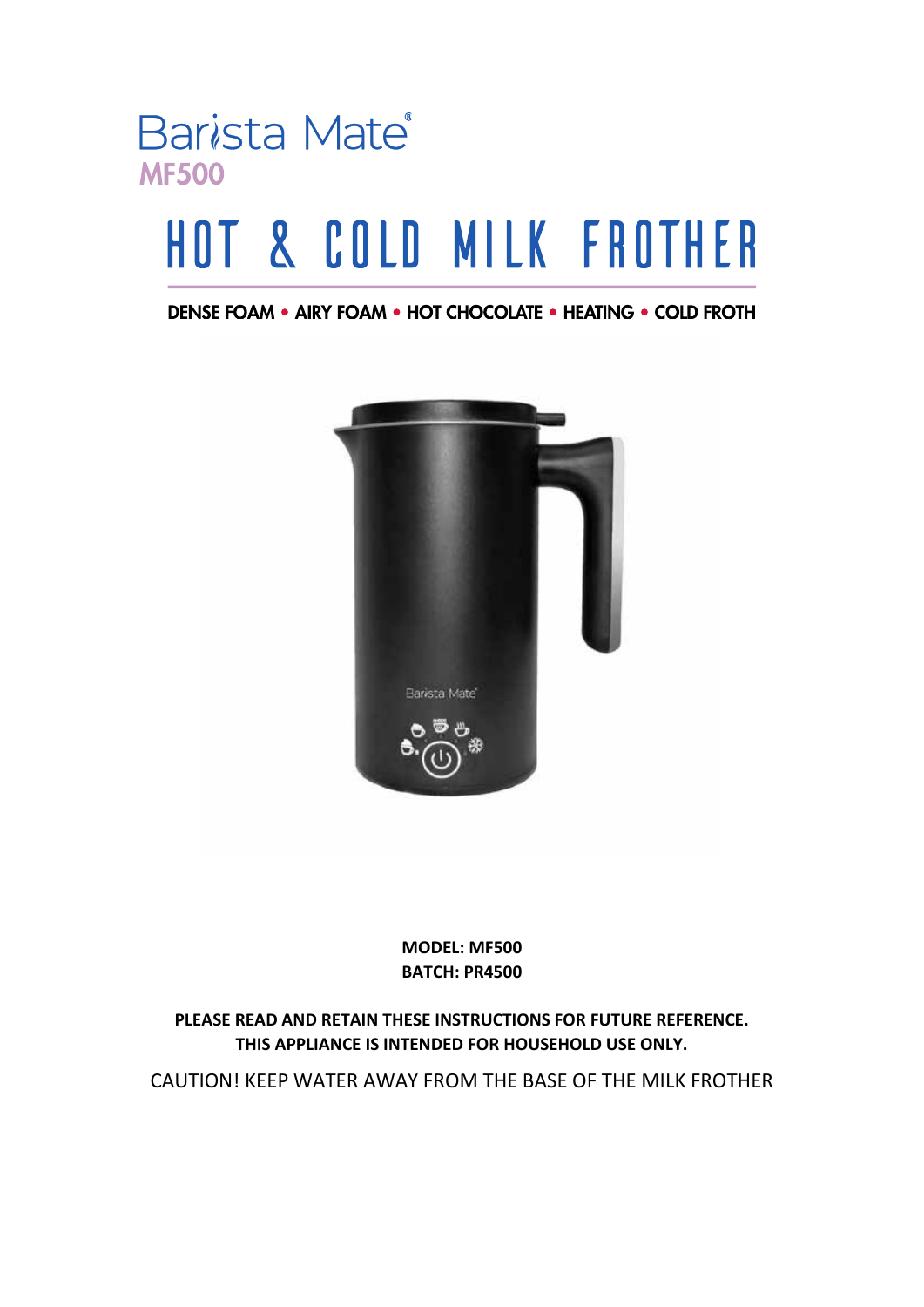#### **IMPORTANT SAFEGUARDS:**

When using electrical appliances, basic safety precautions should always be followed including the following:

1. Read this user manual thoroughly before first use and save it for future reference. Pay attention to the warnings on the product and in the user manual. It contains important information for your safety as well as proper use and maintenance of the product.

2. Use the product only for its intended purpose. Use only with recommended accessories and components supplied with the product. Improper use or wrong operation may lead to hazards.

3. Never leave the product unsupervised or unattended while it is switched ON.

4. Do not place heavy objects on top of the product.

WARNING! Electric Shock Hazard. Do not immerse the Milk Frother or the power base in water or any other liquids. Never place the Milk Frother under running water to clean. Do not place the product in the dishwasher.

5. If the supply cord is damaged, it must be replaced by qualified electrical person in order to avoid a hazard or the product must be disposed.

6. The mains voltage must match the information on the rating label of the product.

7. Avoid damages to the power cord. Do not allow the power cord to kink or come in contact with sharp corners.

8. Keep this product including power cord and plug away from all heat sources, i.e., ovens, hot plates and other heat-producing devices/objects.

9. Only unplug from the power socket do not pull on the cord.

10. Disconnect the product from mains power

- when the product is not being used;

- in case of malfunctions;

- before attaching/detaching accessories;

- before cleaning and storing the product.

11. Use the product only in dry locations indoors, never use it outside.

12. Place the product on a stable, level, and slip resistant surface.

13. Protect the product from extreme heat and cold, direct sunlight and dust.

14. In order to reduce the risk of fire and electric shock, do not expose the product to fire (fireplace, grill, candles, cigarettes etc.) or water (water drops, water splashes, vases, tubes, ponds, etc.).

CAUTION: Risk of burns! Avoid contact with hot surfaces and escaping steam. Hold the product only by the handle.

15. Keep a sufficient safety clearance around the product. Hot milk can cause severe scalding.

16. Do not move or transport the product during use or while there is hot milk in the thermos can. Spraying hot milk poses a risk of burning.

17. Operate the product only when it is filled with milk.

18. Close the lid when frothing or heating.

19. The use of accessories and components not recommended by the manufacturer may result in injuries or damages and voids the warranty.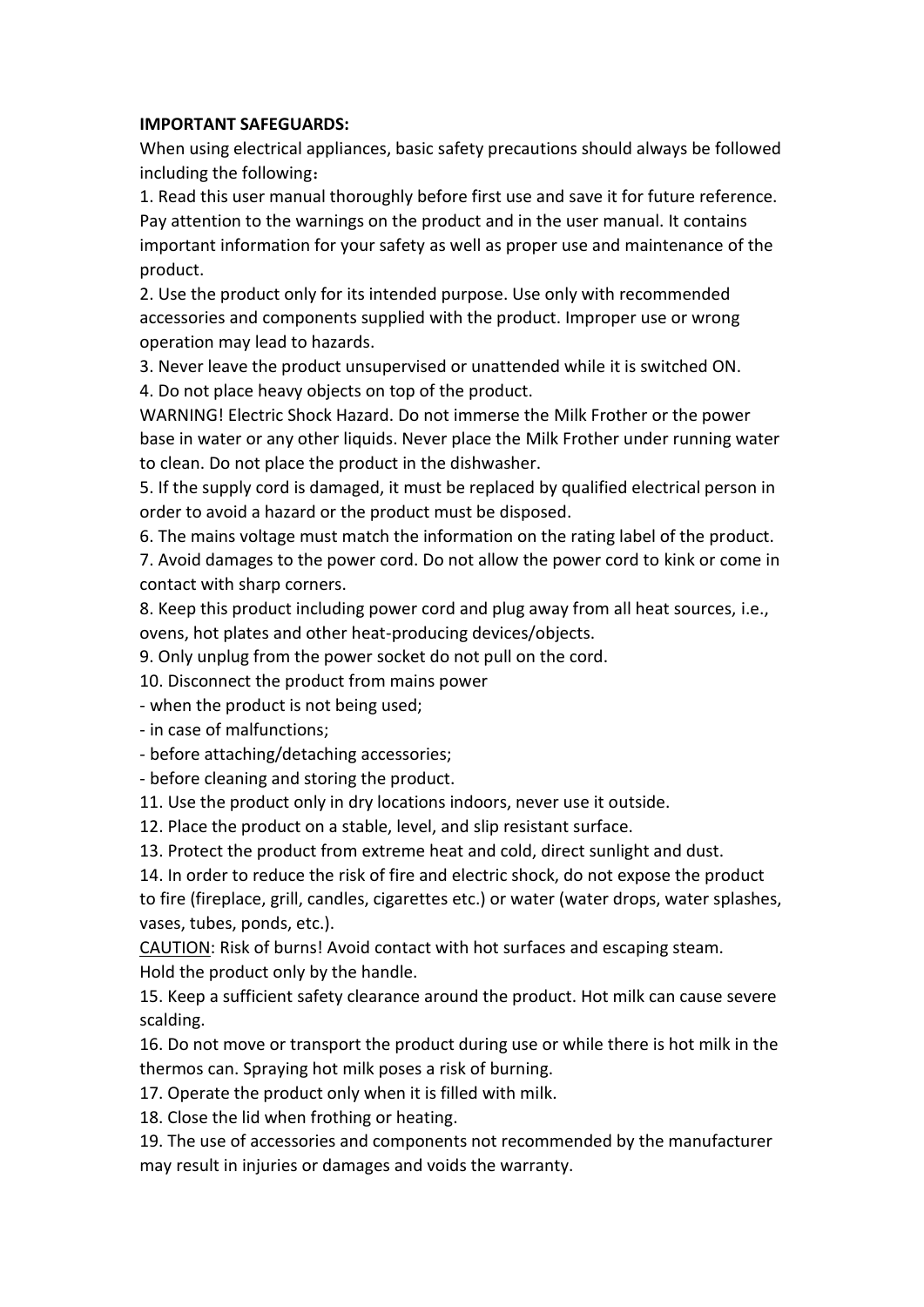20. This product is not suitable for commercial use. It is designed for household use only.

## **ADDITIONAL SAFETY INFORMATION:**

1. This appliance is not intended for use by persons (including children) with reduced physical, sensory or mental capabilities, or lack of experience and knowledge, unless they have been given supervision or instructions concerning use of the appliance by a person responsible for their safety.

2. Children should be supervised to ensure that they do not play with the appliance.

3. Cleaning and user maintenance shall not be made by children unless they are older than 8 and supervised.

4. Keep the product and its cord out of reach of children aged less than 8 years. Caution! To avoid hazards caused by inadvertent resetting of the safety temperature limiter, the product must not be connected to an external switching device such as a timer switch or connected to an electrical circuit that is regularly switched ON and OFF.

5. This appliance is intended to be used indoors in household and similar applications such as: staff kitchen areas in shops, offices and other working environments, farmhouses, by clients in hotels, motels and other residential type environments, bed and breakfast type environments.

6. DO NOT fill with milk over the maximum level capacity.

7. DO NOT use the Milk Frother to heat oil, or to melt butter.

8. DO NOT place any container inside the Milk Frother – milk must be removed from the packaging, container, can, etc. before being put into the carafe.

9. Do not use the appliance to warm milk for a baby.

Warning! Never open the lid during the frothing or heating process.

Warning! Avoid liquid spillage on the electrical connectors.

Warning! Handle with care. The heating element surface is subject to residue heat after use.

10. Use the product only with the base provided.

11. The product and base must not be immersed in water for cleaning.

12. Switch OFF the appliance and disconnect from mains supply before changing accessories or approaching parts that move in use.

13. Be careful when hot liquid is poured from the Milk Frother, as it can be ejected out of the appliance due to a sudden steaming.

14. Clean the product and any accessories thoroughly after each use. Refer to CLEANING AND MAINTENANCE section.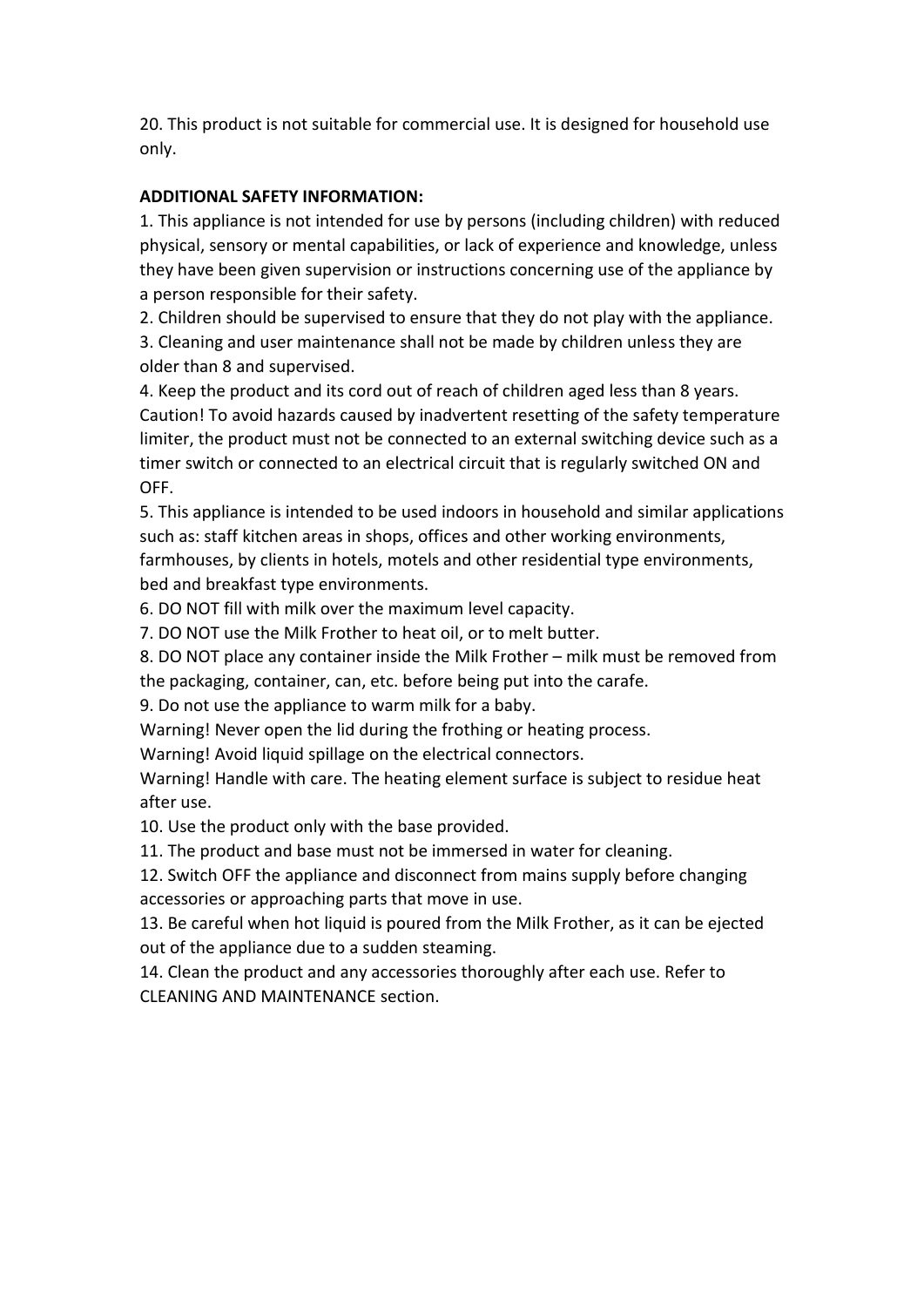## **SHORT CORD INSTRUCTIONS:**

a) A short power-supply cord is to be provided to reduce risks resulting from becoming entangled in or tripping over a longer cord.

b) Extension cords are available and may be used if care is exercised in their use. c) If an extension cord is used:

1) The marked electrical rating of the extension cord should be at least as great as the electrical rating of the appliance;

2) If the appliance is of the grounded type, the extension cord should be a grounding type 3-wire cord; and

3) The longer cord should be arranged so that it will not drape over the countertop or tabletop where it can be pulled on by children or tripped over.

This appliance has a polarized plug (one blade is wider than the other), to reduce the risk of electric shock, this plug is intended to fit into a polarized outlet only one way. If the plug does not fit fully into the outlet, reverse the plug, if it still does not fit, contact a qualified electrician.

Do not attempt to modify the plug in any way.

### **BEFORE FIRST USE:**

• Carefully remove your Milk Frother from the box and remove any packaging materials.

1. Place the power base on a dry, even, stable benchtop surface.

2. Completely unwind the power cord.

3. Connect the mains plug to a suitable mains power outlet socket.

4. Clean the product and frothing attachment before using it for the first time in order to remove any manufacturing residue.

Note: Do not immerse the product in water. Ensure that the connector on the bottom of the product remains dry at all times.

5. Fill the product with cold water up to the MAX level. Press and hold on the Power Button on the control panel for 2 seconds to turn the unit on.

The default mode will blink on the control panel for 4 seconds, then the frothing cycle with the cold water will begin. Allow the cycle to complete, at the end of the cycle the unit will beep 3 times and then power off.

6. Then discard the water after heating. Repeat this process once more, make sure to let the product cool down each time or it will fail to function until it has sufficiently cooled down.

## **UNPACKING AND CHECKING THE PRODUCT:**

1. Remove the product and accessories carefully from their original packaging.

2. Check whether the contents of the packaging are complete or damaged. If the contents of the packing are incomplete or if damage is detected, please contact our customer service on 1300 666 848.

3. Choking hazard! Keep packaging materials out of reach of young children and dispose of packaging materials.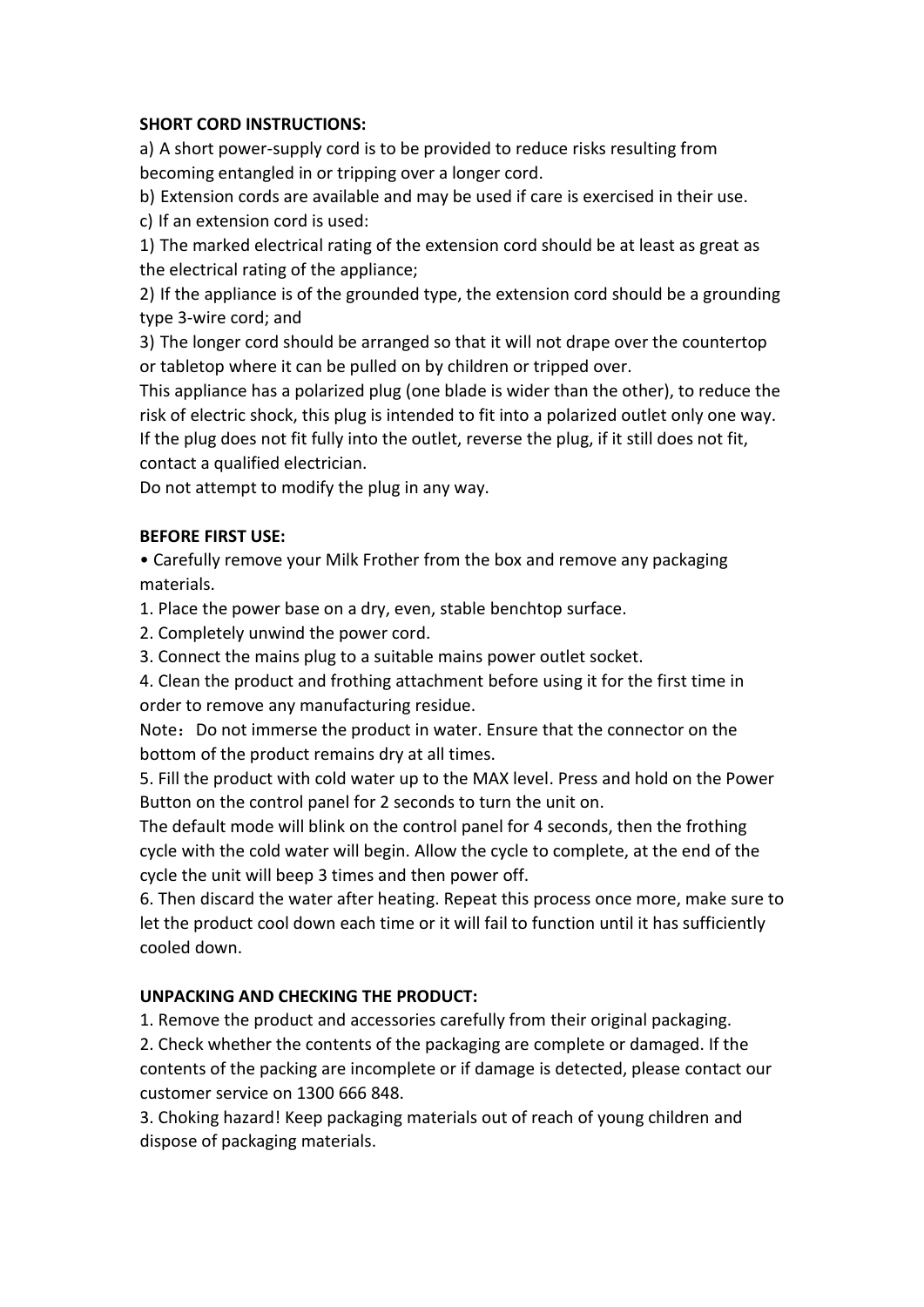#### **DRY/ OVERHEAT PROTECTION:**

1. If there isn't sufficient milk in the Milk Frother, it will shut OFF automatically. Nevertheless, always ensure that there is enough milk in the product, as switching the device OFF automatically can shorten its life span.

2. Allow the product to cool down before filling it again.

#### **INTENDED USE:**

This product is suitable for heating and frothing milk only. Any other use may result in damage to product and/or injuries.



**CONSTRUCTION AND FEATURES:**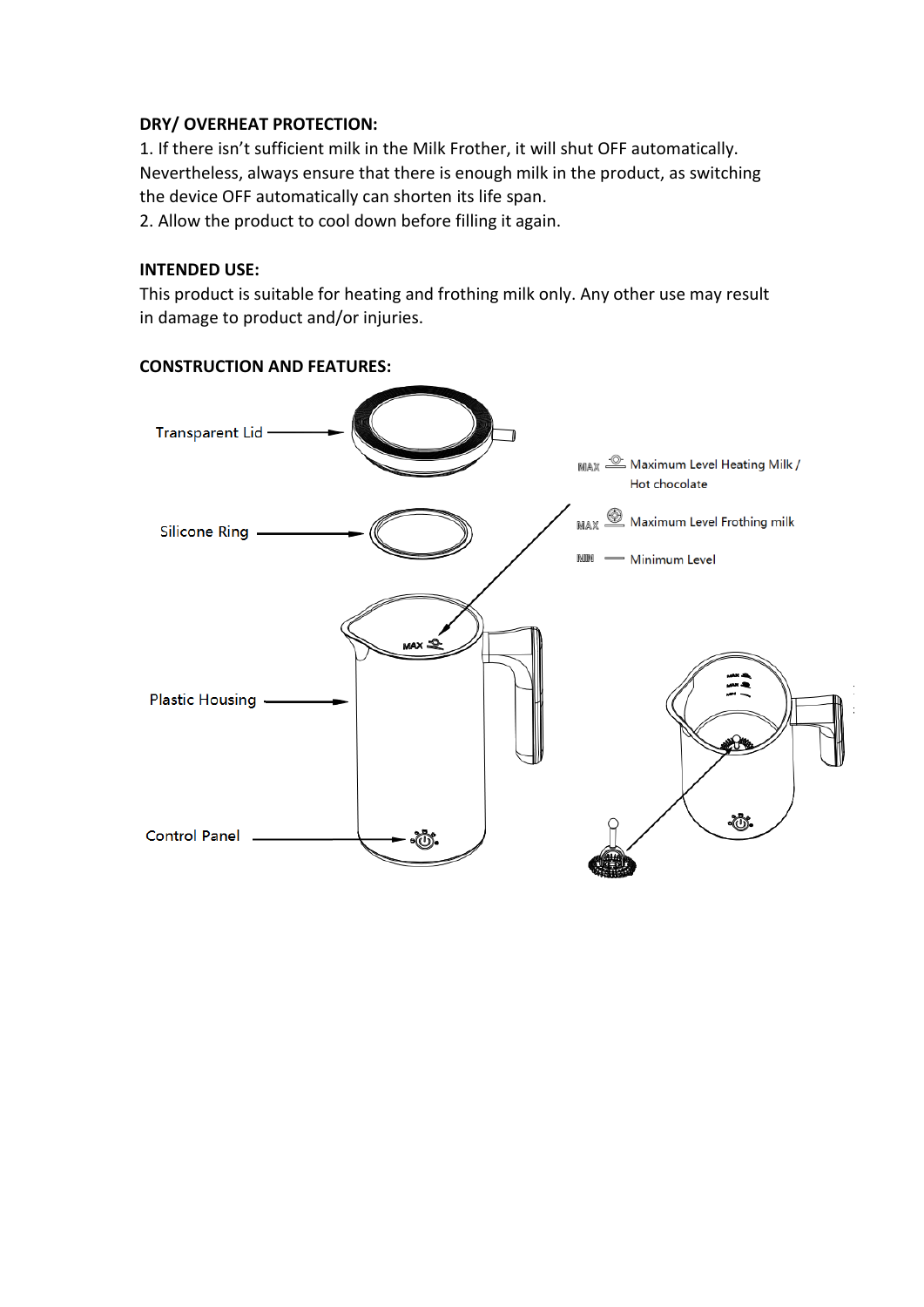**INSTRUCTIONS:**



1. Place the Milk Frother on a flat, level surface.

Insert the whisk firmly onto the shaft at the base of the jug.

2. Pour the milk into the jug according to the max & min mark inside the jug.

See the max capacity chart is below for your reference.

3. Place the lid firmly onto the jug.

4. Insert the power plug into the machine properly.

5. Press and hold on the Power Button on the control panel for 2 seconds to turn the unit on.

6. If the power button is not pressed again within 4 seconds, the default mode of Frothing dense foam & Heating will begin.

7. To change the mode, short press the power button repeatedly to change between the different frothing modes.

8. When your chosen mode has an illuminated blinking indicator light on it, the light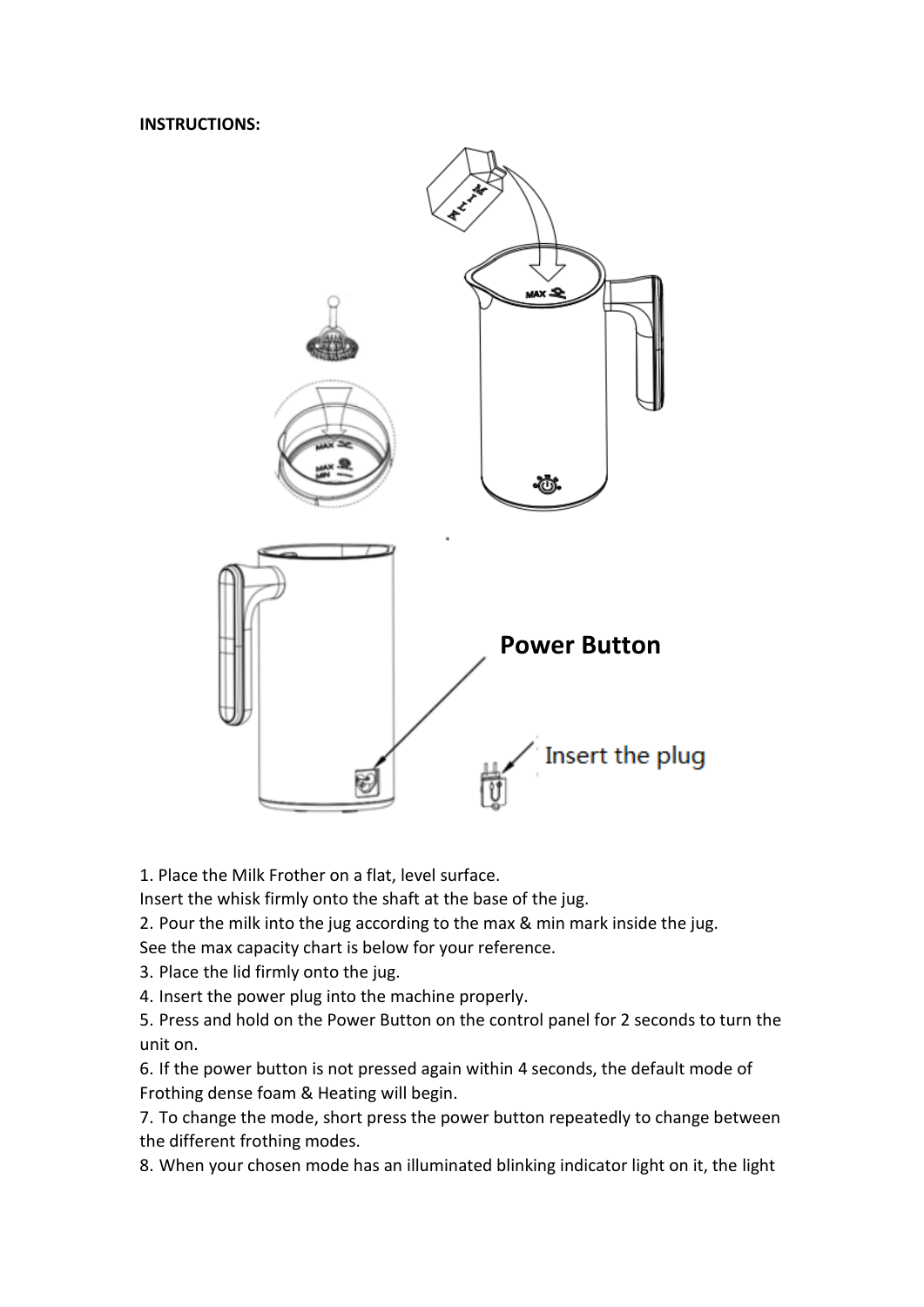will blink for 3 seconds and then that mode will begin.

9. Once a frothing cycle has begun, the power button can be pressed once to end frothing if needed.

10. At the end of a frothing cycle, the unit will beep 3 times and then power off.

Note: If you want to prepare more milk froth, let the Milk Frother cool down for a few minutes before further use. As long as the Milk Frother is hot, the thermostat prevents it from being used again. You can rinse the inside of the Milk Frother with cold water to accelerate the cooling process.

## **MAX CAPACITY CHART:**

| <b>Whisk</b> | <b>Functions</b>                                                    | Icon of<br>settings | Min<br>capacity | Max.<br>capacity |
|--------------|---------------------------------------------------------------------|---------------------|-----------------|------------------|
|              | Frothing dense foam &<br>Heating                                    |                     | 100ml           | 250ml            |
|              | Frothing airy foam &<br>Heating                                     |                     | 100ml           | 250ml            |
|              | Hot Chocolate (mix and<br>heat up the milk and<br>chocolate powder) | CHOCO               | 100ml           | 500ml            |
|              | Heating (a small amount<br>of froth)                                |                     | 100ml           | 500ml            |
|              | <b>Frothing Cold Milk</b>                                           |                     | 100ml           | 250ml            |

\* Note the two different max lines and icons inside the jug.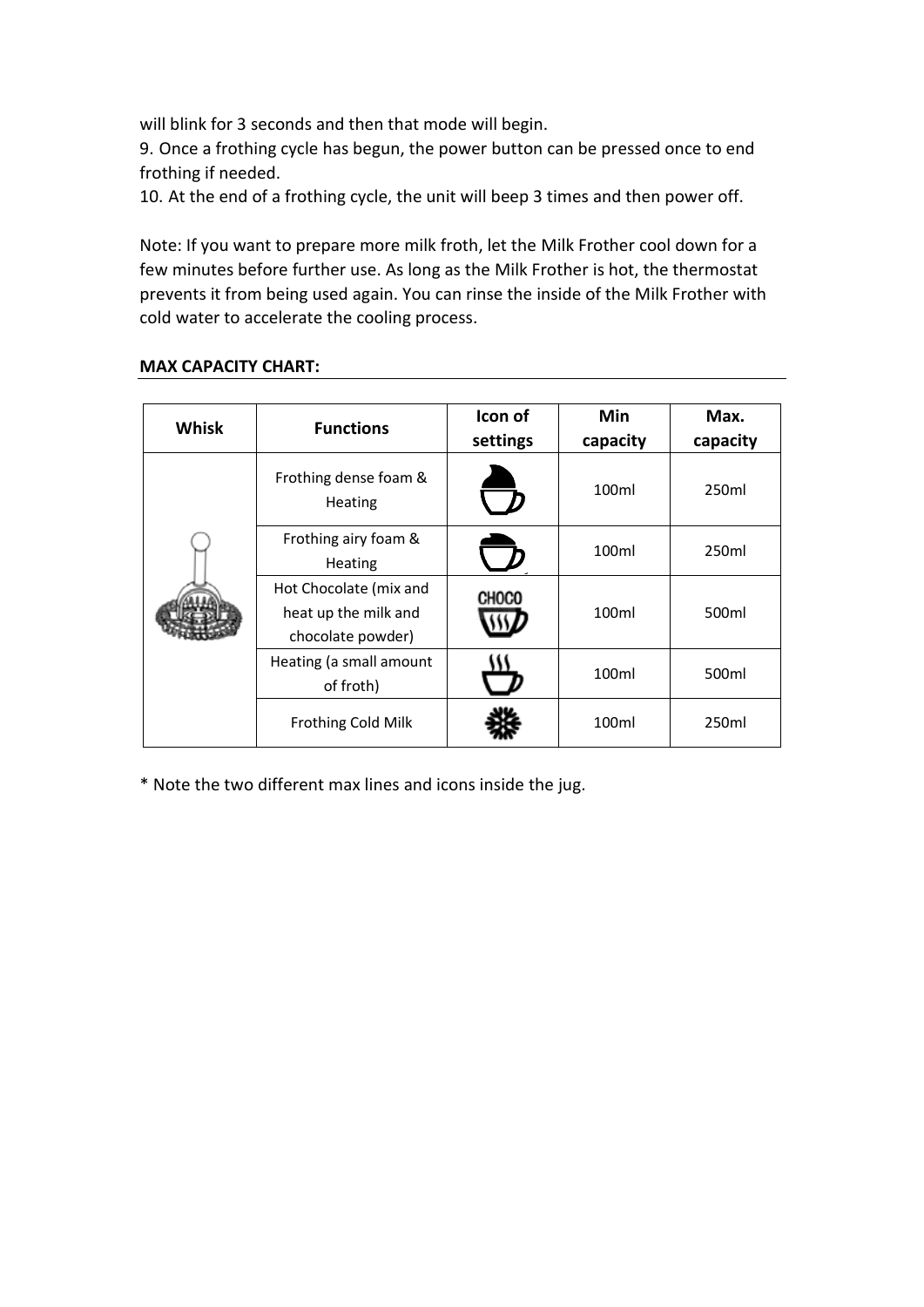#### **HANDY HINTS:**

• To protect the electric circuit, it has been set up so that consumers need to wait for 3 seconds to turn on the appliance after the current is switched on.

• Always use the Milk Frother first to froth/heat your milk. While it is operating, prepare your coffee or hot chocolate.

• Use whole milk for best results - fat content >3.0% for the best frothing results. Using other milk types such as low fat, skim, soy milk, oat milk, cashew milk, almond milk etc may not produce as much froth as full cream milk.

Using milks with contain sugars can burn the milk and effect the taste and frothing effect.

• Milk heats to approximately 65°C (+/-5°C) based on the temperature of cold milk being used being 5-8°C. This is the ideal temperature, as it ensures the flavor of the coffee is not impaired. and it also means you do not have to wait as long to drink your coffee.

• Keep the whisks in a safe place, because they are small, they can be easily misplaced.

• After each froth/heat wait 2 minutes to allow the thermostat to rest. After 2 minutes the Milk Frother can be used again. To shorten this time, rinse with cold water and wipe dry after each use.

• This Milk Frother is designed to heat milk only, it is not designed to make or heat soup, gravy, sauces etc.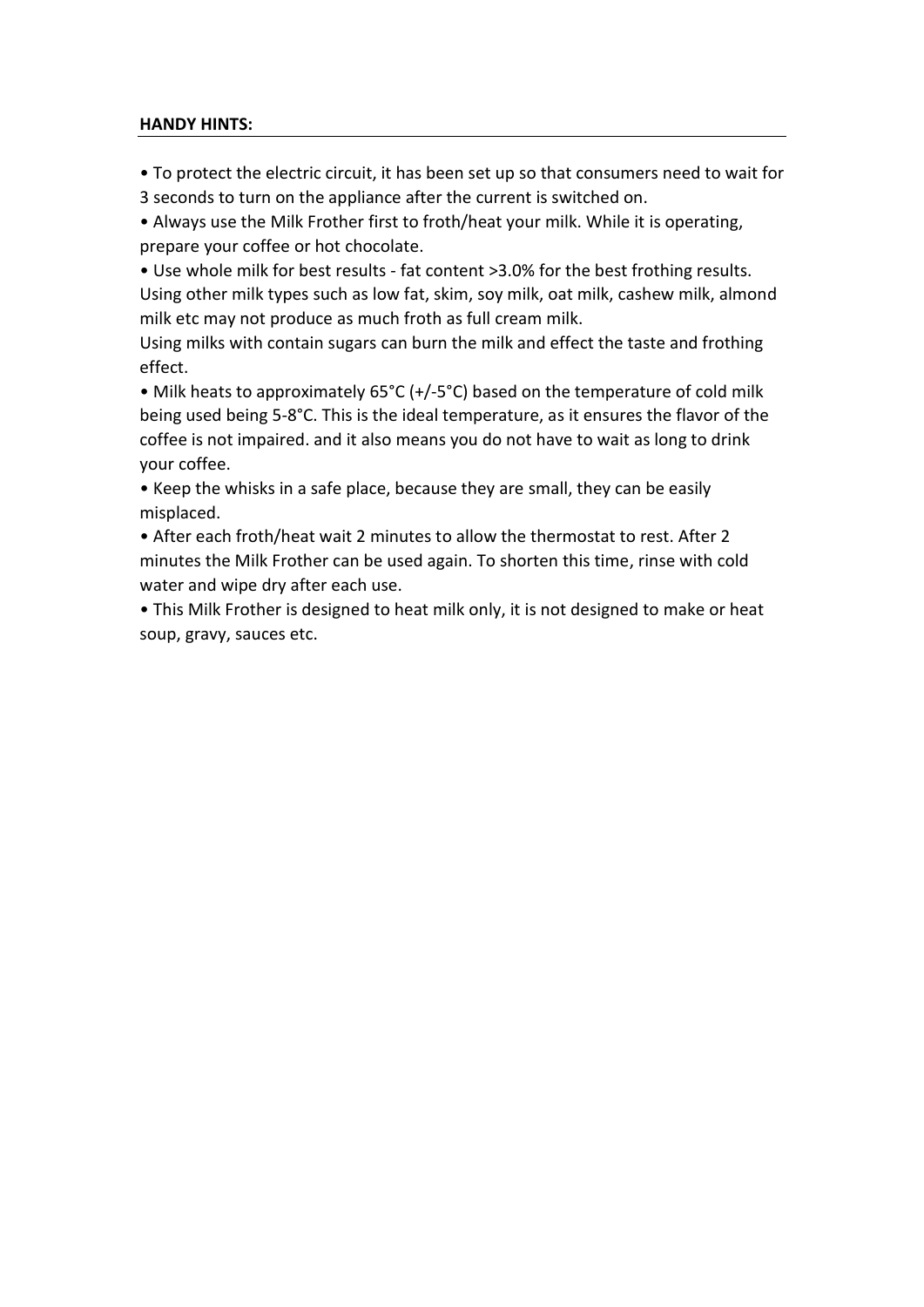## **CLEANING AND MAINTENANCE:**

NOTE: To reduce build-up of milk residue, always empty any residual milk and clean immediately after frothing is completed. Never leave liquid in the Milk Frother overnight

Never submerge the jug or base in water or any other liquids.

1. Do not remove the connector of whisk when cleaning the appliance, otherwise the milk foam will be not good enough.

2. Unplug from machine and cover the silicone lid of the socket.

3. Separate the lid and the silicon ring from the jug.

4. Flush and clean the jug with warm soapy water. This should be done immediately after each use.

5. Rinse the lid and silicone ring in warm water· Wash in soapy water if necessary.

6. Clean the jug body with a soft damp cloth.

7. Wash the whisks in warm soapy water and dry thoroughly. Store in a safe place.

8. Never use any solvents or abrasive cleaning agents, hard brushes, metal or sharp objects to clean. Solvents are hazardous to health and harm the product's plastic parts; abrasive cleaning agents and cleaning accessories may scratch the product's surfaces.

**NOTE:** The Milk Frother, base or any of its accessories are **NOT** dishwasher safe.

## **STORAGE:**

1. Unplug the Milk Frother and allow it to cool.

2. Store in its box in a cool and dry place.

3. Never store the appliance while it is still connected to mains power.

4. Never wrap cord tightly around the appliance.

5. Do not put any stress on the cord where it enters the appliance as it may cause the cord to fray and break.